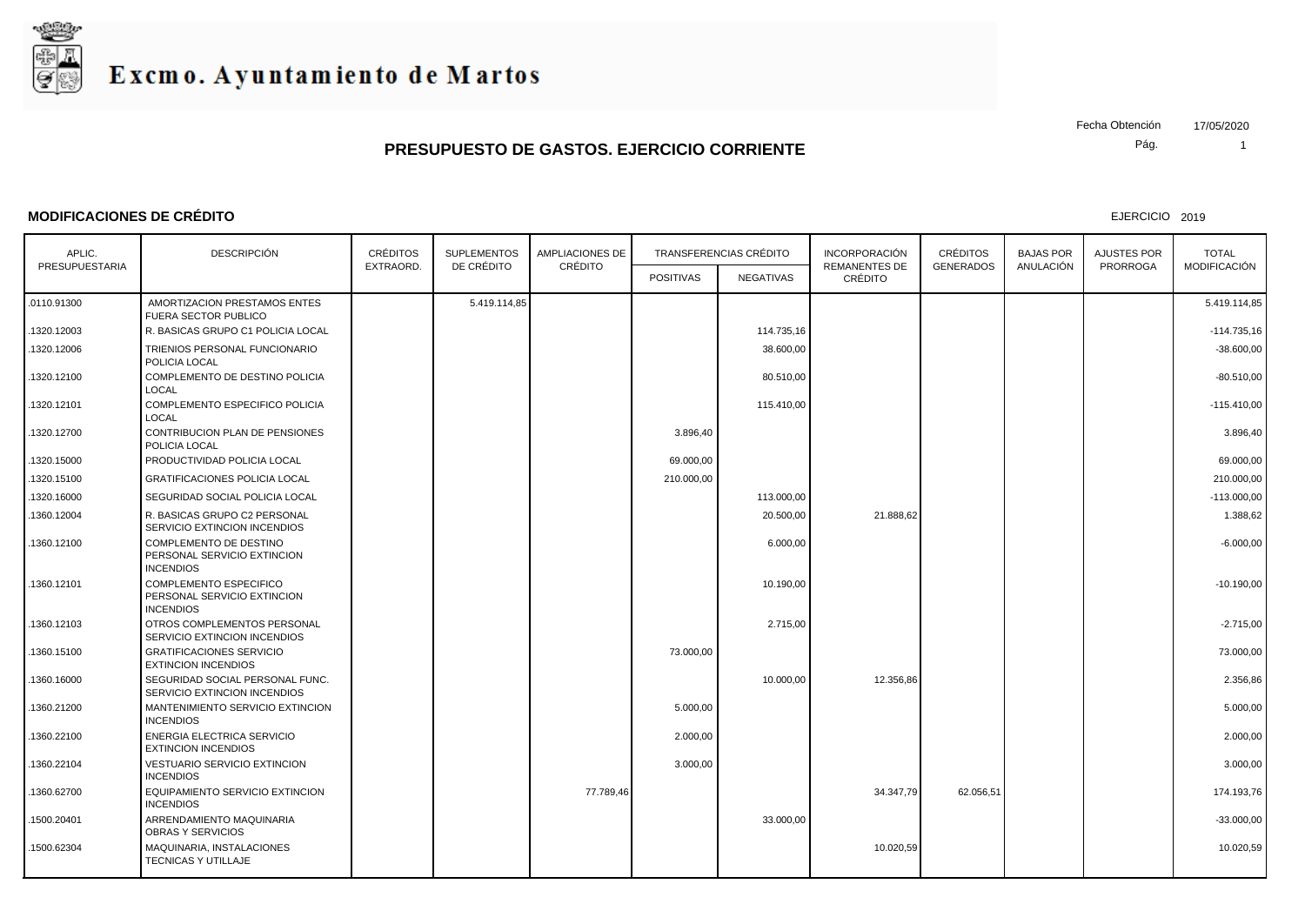

#### **MODIFICACIONES DE CRÉDITO**

EJERCICIO 2019

Pág. Fecha Obtención 17/05/2020

| APLIC.         | <b>DESCRIPCIÓN</b>                                        | <b>CRÉDITOS</b> | <b>SUPLEMENTOS</b> | AMPLIACIONES DE |                  | TRANSFERENCIAS CRÉDITO | <b>INCORPORACIÓN</b>            | <b>CRÉDITOS</b>  | <b>BAJAS POR</b> | AJUSTES POR     | <b>TOTAL</b> |  |
|----------------|-----------------------------------------------------------|-----------------|--------------------|-----------------|------------------|------------------------|---------------------------------|------------------|------------------|-----------------|--------------|--|
| PRESUPUESTARIA |                                                           | EXTRAORD.       | DE CRÉDITO         | CRÉDITO         | <b>POSITIVAS</b> | <b>NEGATIVAS</b>       | <b>REMANENTES DE</b><br>CRÉDITO | <b>GENERADOS</b> | ANULACIÓN        | <b>PRORROGA</b> | MODIFICACIÓN |  |
| .1510.12000    | R. BASICAS GRUPO A1 PERSONAL<br><b>URBANISMO</b>          |                 |                    |                 |                  | 2.000,00               |                                 |                  |                  |                 | $-2.000,00$  |  |
| .1510.12001    | R. BASICAS GRUPO A2 PERSONAL<br><b>URBANISMO</b>          |                 |                    |                 |                  | 15.850,00              |                                 |                  |                  |                 | $-15.850,00$ |  |
| 1510.12006     | TRIENIOS PERSONAL FUNCIONARIO<br><b>URBANISMO</b>         |                 |                    |                 |                  | 7.500,00               |                                 |                  |                  |                 | $-7.500,00$  |  |
| 1510.12100     | COMPLEMENTO DE DESTINO<br>PERSONAL URBANISMO              |                 |                    |                 |                  | 18.600,00              |                                 |                  |                  |                 | $-18.600,00$ |  |
| .1510.12101    | <b>COMPLEMENTO ESPECIFICO</b><br>PERSONAL URBANISMO       |                 |                    |                 |                  | 9.000,00               |                                 |                  |                  |                 | $-9.000,00$  |  |
| .1510.12103    | OTROS COMPLEMENTOS PERSONAL<br><b>URBANISMO</b>           |                 |                    |                 |                  | 2.738,00               |                                 |                  |                  |                 | $-2.738,00$  |  |
| .1510.12700    | CONTRIB. PLAN PENSIONES<br>PERSONAL FUNCIONARIO URBANISMO |                 |                    |                 | 779,28           |                        |                                 |                  |                  |                 | 779,28       |  |
| 1510.13700     | CONTRIB. PLAN PENSIONES<br>PERSONAL LABORAL URBANISMO     |                 |                    |                 | 389,64           |                        |                                 |                  |                  |                 | 389,64       |  |
| 1510.16000     | SEGURIDAD SOCIAL PERSONAL<br><b>URBANISMO</b>             |                 |                    |                 |                  | 45.500,00              |                                 |                  |                  |                 | $-45.500,00$ |  |
| .1510.21207    | <b>CONSERVACION RESTO</b><br><b>DEPENDENCIAS</b>          |                 |                    |                 |                  |                        | 19.161,87                       | 29.011,70        |                  |                 | 48.173,57    |  |
| 1510.60000     | ADQUISICION DE TERRENOS                                   |                 |                    |                 |                  |                        | 41.041,41                       |                  |                  |                 | 41.041,41    |  |
| 1510.68204     | ADQ. EDIFICIOS Y OTRAS<br><b>CONSTRUCCIONES</b>           |                 |                    |                 |                  |                        | 20.295,13                       |                  |                  |                 | 20.295,13    |  |
| 1522.22699     | EJECUCION SUBSIDIARIA DE OBRAS                            |                 |                    |                 |                  |                        | 4.475,61                        |                  |                  |                 | 4.475,61     |  |
| 1532.21001     | CONSERVACION VIAS PUBLICAS                                |                 |                    |                 |                  |                        |                                 | 11.137,02        |                  |                 | 11.137,02    |  |
| 1532.60900     | ADQ.MOBILIARIO URBANO                                     |                 |                    |                 |                  |                        | 19.970,36                       |                  |                  |                 | 19.970,36    |  |
| 1532.60901     | ADQUISICION SEÑALES DE TRAFICO                            |                 |                    |                 |                  |                        | 3.642,94                        |                  |                  |                 | 3.642,94     |  |
| 1532.61906     | PLAN MUNICIPAL DE ASFALTADO                               |                 |                    |                 |                  |                        | 250.000,00                      |                  |                  |                 | 250.000,00   |  |
| 1532.61909     | <b>RED VIARIA Y OTROS</b>                                 |                 |                    |                 |                  |                        | 81.082,28                       |                  |                  |                 | 81.082,28    |  |
| 1532.61913     | ADECUACION CALLE LA VIA                                   |                 |                    |                 |                  |                        | 18.450,00                       |                  |                  |                 | 18.450,00    |  |
| 1600.22501     | CANON AUTONOMICO MEJORA<br>INFRAESTRUCTURAS DEPURACION    |                 |                    |                 |                  | 5.790,00               |                                 |                  |                  |                 | $-5.790,00$  |  |
| 1600.61901     | ADECUACION SANEAMIENTO                                    |                 |                    |                 |                  |                        | 174.623,83                      |                  |                  |                 | 174.623,83   |  |
| 1621.22700     | CONTRATO RECOGIDA DE RESIDUOS<br><b>URBANOS (CESPA)</b>   |                 |                    |                 |                  | 10.560,00              |                                 |                  |                  |                 | $-10.560,00$ |  |
| 1622.22706     | RETIRADA Y TRATAMIENTO RESIDUOS<br>PUNTO LIMPIO Y RCD     |                 |                    |                 |                  | 27.150,00              |                                 |                  |                  |                 | $-27.150,00$ |  |
| 1640.61914     | REMODELACION APARCAMIENTO<br>CEMENTERIO MUNICIPAL         |                 |                    |                 |                  |                        | 30.000,00                       |                  |                  |                 | 30.000,00    |  |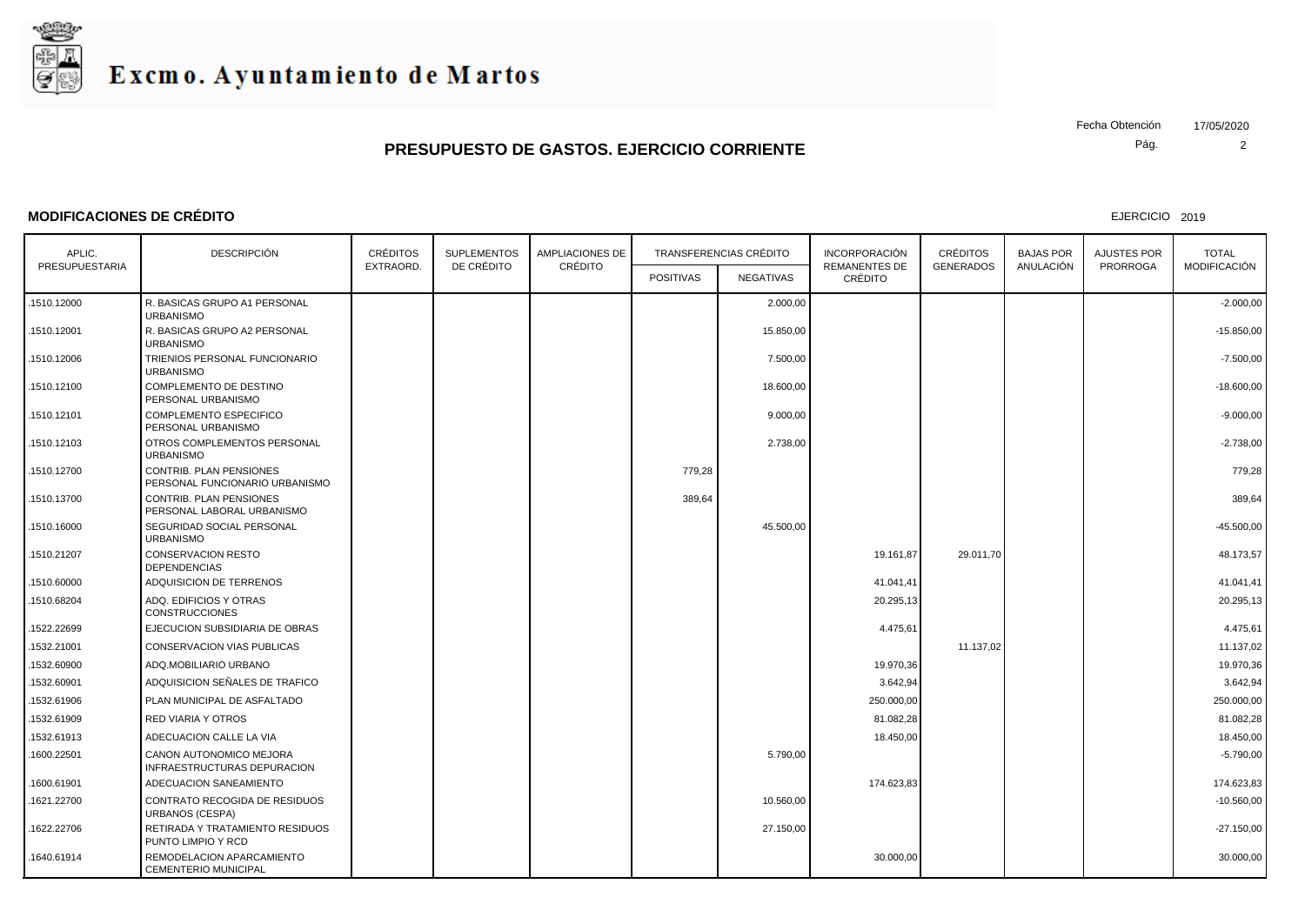

#### **MODIFICACIONES DE CRÉDITO**

EJERCICIO 2019

Pág.

| APLIC.         | <b>DESCRIPCIÓN</b>                                                             | <b>CRÉDITOS</b> | <b>SUPLEMENTOS</b> | <b>AMPLIACIONES DE</b> |                  | <b>TRANSFERENCIAS CRÉDITO</b> | <b>INCORPORACIÓN</b><br><b>REMANENTES DE</b> | <b>CRÉDITOS</b>  | <b>BAJAS POR</b> | <b>AJUSTES POR</b> | <b>TOTAL</b>        |
|----------------|--------------------------------------------------------------------------------|-----------------|--------------------|------------------------|------------------|-------------------------------|----------------------------------------------|------------------|------------------|--------------------|---------------------|
| PRESUPUESTARIA |                                                                                | EXTRAORD.       | DE CRÉDITO         | CRÉDITO                | <b>POSITIVAS</b> | <b>NEGATIVAS</b>              | CRÉDITO                                      | <b>GENERADOS</b> | ANULACIÓN        | <b>PRORROGA</b>    | <b>MODIFICACIÓN</b> |
| .1640.62200    | OBRAS CEMENTERIO Y NICHOS EN<br><b>ANEJOS</b>                                  |                 |                    |                        |                  |                               | 2.750,97                                     |                  |                  |                    | 2.750,97            |
| 1650.61910     | DOTACION ALUMBRADO CIUDAD                                                      |                 |                    |                        |                  |                               | 889,50                                       |                  |                  |                    | 889,50              |
| .1650.61912    | PLAN OPTIMIZACION ENERGETICA                                                   |                 |                    |                        |                  |                               | 219.631,33                                   |                  |                  |                    | 219.631,33          |
| 1710.60902     | CONSTRUCCION PARQUE CANINO                                                     |                 |                    |                        |                  |                               | 30.000,00                                    |                  |                  |                    | 30.000,00           |
| 1710.61903     | ADECUACION Y MEJORA PARQUES<br><b>INFANTILES Y ZONAS VERDES</b>                |                 |                    |                        |                  |                               | 83.189,91                                    |                  |                  |                    | 83.189,91           |
| .2210.16204    | AYUDAS ACUERDO-CONVENIO<br>PERSONAL FUNCIONARIO Y LABORAL                      |                 |                    |                        |                  | 18.500,00                     |                                              |                  |                  |                    | $-18.500,00$        |
| .2310.12700    | <b>CONTRIB. PLAN PENSIONES</b><br>PERSONAL FUNCION. BIENESTAR<br><b>SOCIAL</b> |                 |                    |                        | 779,28           |                               |                                              |                  |                  |                    | 779,28              |
| .2310.13000    | RETRIB. BASICAS PERSONAL<br>LABORAL FIJO BIENESTAR SOCIAL                      |                 |                    |                        |                  | 30.000,00                     |                                              |                  |                  |                    | $-30.000,00$        |
| .2310.13700    | <b>CONTRIB. PLAN PENSIONES</b><br>PERSONAL LABORAL FIJO BIENESTAR<br>SOC.      |                 |                    |                        | 1.168,92         |                               |                                              |                  |                  |                    | 1.168,92            |
| .2310.14300    | PERSONAL CONTRATADO BIENESTAR<br><b>SOCIAL</b>                                 |                 |                    |                        | 15.000,00        |                               |                                              |                  |                  |                    | 15.000,00           |
| .2310.16000    | SEGURIDAD SOCIAL PERSONAL<br><b>BIENESTAR SOCIAL</b>                           |                 |                    |                        |                  | 40.000,00                     | 273,06                                       |                  |                  |                    | $-39.726.94$        |
| .2310.21204    | <b>CONSERVACION EDIFICIOS</b><br><b>BIENESTAR SOCIAL</b>                       |                 |                    |                        |                  |                               | 384,59                                       |                  |                  |                    | 384,59              |
| .2310.22699    | DELEGACION DE BIENESTAR SOCIAL                                                 |                 |                    |                        |                  |                               |                                              | 8.799,92         |                  |                    | 8.799,92            |
| .2310.22706    | PRESTACION SERVICIO RESIDENCIA<br>ADULTOS VIRGEN DE LA VILLA                   |                 |                    |                        |                  |                               |                                              | 33.689,44        |                  |                    | 33.689,44           |
| .2310.22799    | PRESTACION SERVICIO LEY<br><b>DEPENDENCIA</b>                                  |                 |                    |                        |                  |                               |                                              | 201.297,90       |                  |                    | 201.297,90          |
| .2310.62204    | CONSTRUCCION CENTRO MAYORES                                                    |                 |                    |                        |                  |                               | 100.000,00                                   |                  |                  |                    | 100.000,00          |
| .2310.62501    | EQUIPAMIENTO SERVICIOS SOCIALES                                                |                 |                    |                        |                  |                               | 4.283,40                                     |                  |                  |                    | 4.283,40            |
| .2311.22699    | DELEGACION DE IGUALDAD                                                         |                 |                    |                        |                  |                               |                                              | 8.488,75         |                  |                    | 8.488,75            |
| .2312.48000    | AYUDAS ECONOMICAS FAMILIARES                                                   |                 |                    |                        |                  |                               | 10.570,00                                    | 7.478,00         |                  |                    | 18.048,00           |
| .2312.48001    | PRESTACIONES COMPLEMENTARIAS:<br><b>EMERGENCIAS SOCIALES</b>                   |                 |                    |                        |                  |                               | 350,93                                       |                  |                  |                    | 350,93              |
| .2410.13103    | PERSONAL LABORAL TEMPORAL<br>FORMACION PROFESIONAL EMPLEO                      |                 |                    |                        |                  |                               | 330,63                                       |                  |                  |                    | 330,63              |
| .2410.14301    | PERSONAL CONTRATADO TECNICO<br>INSERCION PROG. EMPLEO 30 Y 45                  |                 |                    |                        |                  |                               |                                              | 16.575,00        |                  |                    | 16.575,00           |
|                |                                                                                |                 |                    |                        |                  |                               |                                              |                  |                  |                    |                     |

Fecha Obtención 17/05/2020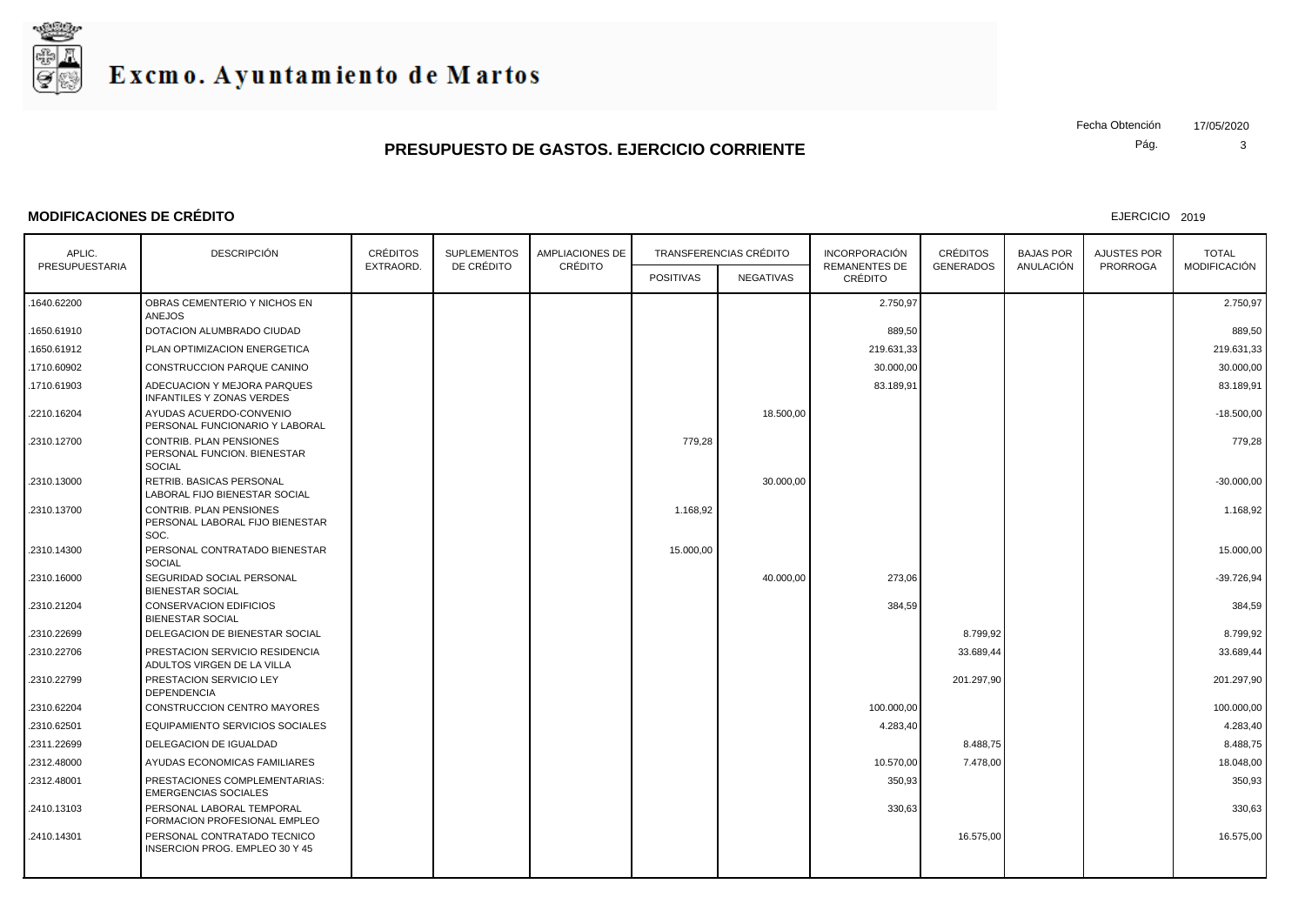

#### **MODIFICACIONES DE CRÉDITO**

EJERCICIO 2019

Pág. Fecha Obtención 17/05/2020

| APLIC.         | <b>DESCRIPCIÓN</b>                                                            | <b>CRÉDITOS</b> | <b>SUPLEMENTOS</b><br>DE CRÉDITO | <b>AMPLIACIONES DE</b><br>CRÉDITO |                  | <b>TRANSFERENCIAS CRÉDITO</b> | <b>INCORPORACIÓN</b>            | <b>CRÉDITOS</b>  | <b>BAJAS POR</b> | AJUSTES POR     | <b>TOTAL</b>        |
|----------------|-------------------------------------------------------------------------------|-----------------|----------------------------------|-----------------------------------|------------------|-------------------------------|---------------------------------|------------------|------------------|-----------------|---------------------|
| PRESUPUESTARIA |                                                                               | EXTRAORD.       |                                  |                                   | <b>POSITIVAS</b> | NEGATIVAS                     | <b>REMANENTES DE</b><br>CRÉDITO | <b>GENERADOS</b> | ANULACIÓN        | <b>PRORROGA</b> | <b>MODIFICACIÓN</b> |
| .2410.16001    | SEG. SOCIAL PER. TECNICO<br><b>INSERCION PROGRAMAS EMPLEO 30 Y</b><br>45      |                 |                                  |                                   |                  |                               |                                 | 5.525,00         |                  |                 | 5.525,00            |
| .2410.22006    | MATERIAL GRAL. FORMACION<br>PROFESIONAL PARA EL EMPLEO                        |                 |                                  |                                   |                  |                               | 24.296,54                       |                  |                  |                 | 24.296,54           |
| .2412.14300    | PERSONAL CONTRATADO EMPLEATE<br>PROGRESA MARTOS 2020                          |                 |                                  |                                   |                  |                               | 21.145,59                       |                  |                  |                 | 21.145,59           |
| .2412.14301    | BECAS ALUMNOS EMPLEATE<br>PROGRESA MARTOS 2020                                |                 |                                  |                                   |                  |                               | 123,28                          |                  |                  |                 | 123,28              |
| .2412.16000    | SEGURIDAD SOCIAL PERSONAL<br>EMPLEATE PROGRESA MARTOS 2020                    |                 |                                  |                                   |                  |                               | 8.252,50                        |                  |                  |                 | 8.252,50            |
| .2412.22699    | <b>GASTOS CORRIENTES DIVERSOS</b><br>EMPLEATE PROGRESA MARTOS 2020            |                 |                                  |                                   |                  |                               | 5.608,05                        |                  |                  |                 | 5.608,05            |
| .2413.14300    | PERSONAL CONTRATADO EXP.<br>PROFESIONALES EMPLEO                              |                 |                                  |                                   |                  |                               |                                 | 48.864,00        |                  |                 | 48.864,00           |
| .2413.14301    | <b>BECAS PARTICIPANTES EXP.</b><br>PROFESIONALES EMPLEO                       |                 |                                  |                                   |                  |                               |                                 | 103.264,80       |                  |                 | 103.264,80          |
| .2413.16000    | SEGURIDAD SOCIAL PERSONAL EXP.<br>PROFESIONALES EMPLEO                        |                 |                                  |                                   |                  |                               |                                 | 15.406,78        |                  |                 | 15.406,78           |
| .2413.16001    | SEGURIDAD SOCIAL PARTICIPANTES<br><b>EXP. PROFESIONALES EMPLEO</b>            |                 |                                  |                                   |                  |                               |                                 | 11.164,80        |                  |                 | 11.164,80           |
| .2413.22699    | <b>GASTOS CORRIENTES EXP.</b><br>PROFESIONALES EMPLEO                         |                 |                                  |                                   |                  |                               |                                 | 14.403,01        |                  |                 | 14.403,01           |
| .3110.22699    | DELEGACION DE SANIDAD                                                         |                 |                                  |                                   |                  |                               | 5.750,00                        |                  |                  |                 | 5.750,00            |
| 3230.13000     | RETRIBUCIONES BASICAS PERSONAL<br>LABORAL FIJO SERV. EDUCATIVOS               |                 |                                  |                                   |                  | 10.000.00                     |                                 |                  |                  |                 | $-10.000,00$        |
| .3230.13700    | CONTRIB. PLAN PENSIONES<br>PERSONAL LABORAL SERV.<br><b>EDUCATIVOS</b>        |                 |                                  |                                   | 779,28           |                               |                                 |                  |                  |                 | 779,28              |
| .3230.16000    | SEGURIDAD SOCIAL PERSONAL SERV.<br><b>EDUCATIVOS</b>                          |                 |                                  |                                   |                  | 8.000,00                      |                                 |                  |                  |                 | $-8.000,00$         |
| .3230.21201    | CONSERVACION DE ESCUELAS                                                      |                 |                                  |                                   |                  |                               | 1.830,73                        |                  |                  |                 | 1.830,73            |
| 3230.22103     | COMBUSTIBLE CALEFACCION<br><b>ESCUELAS</b>                                    |                 |                                  |                                   | 20.000,00        |                               |                                 |                  |                  |                 | 20.000,00           |
| .3230.22110    | PRODUCTOS LIMPIEZA ESCUELAS                                                   |                 |                                  |                                   | 3.000,00         |                               |                                 |                  |                  |                 | 3.000,00            |
| .3260.46700    | APORTACION CENTRO ASOCIADO<br>UNED "ANDRES DE VANDELVIRA"                     |                 |                                  |                                   |                  | 6.500,00                      |                                 |                  |                  |                 | $-6.500,00$         |
| .3300.13700    | <b>CONTRIB. PLAN PENSIONES</b><br>PERSONAL LABORAL SERV.<br><b>CULTURALES</b> |                 |                                  |                                   | 779,28           |                               |                                 |                  |                  |                 | 779,28              |
|                |                                                                               |                 |                                  |                                   |                  |                               |                                 |                  |                  |                 |                     |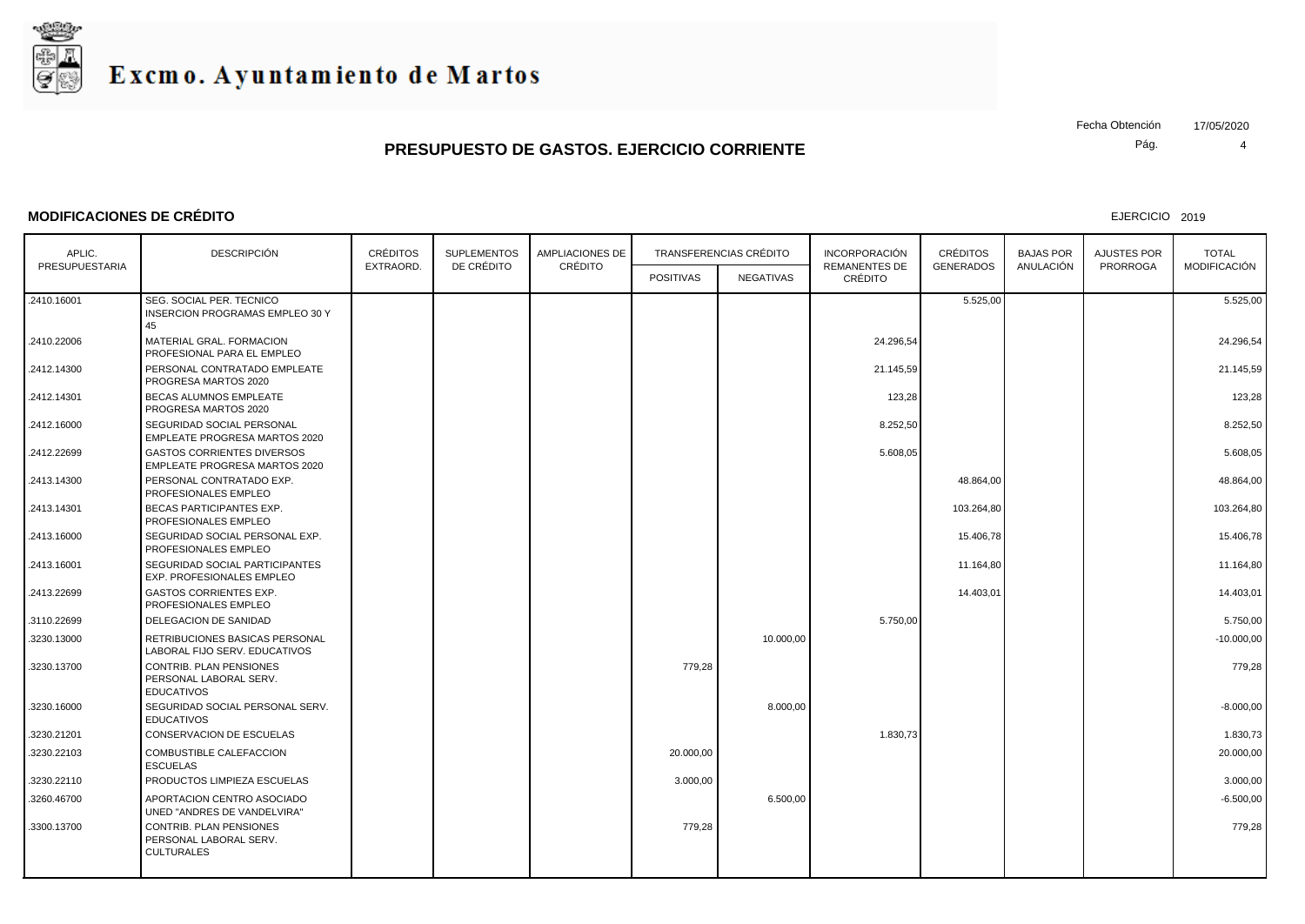

#### **MODIFICACIONES DE CRÉDITO**

EJERCICIO 2019

Pág. Fecha Obtención 17/05/2020

| APLIC.         | <b>DESCRIPCIÓN</b>                                         | <b>CRÉDITOS</b><br>EXTRAORD. | <b>SUPLEMENTOS</b><br>DE CRÉDITO | <b>AMPLIACIONES DE</b><br>CRÉDITO |                  | <b>TRANSFERENCIAS CRÉDITO</b> | <b>INCORPORACIÓN</b>            | <b>CRÉDITOS</b>  | <b>BAJAS POR</b> | <b>AJUSTES POR</b> | <b>TOTAL</b>        |
|----------------|------------------------------------------------------------|------------------------------|----------------------------------|-----------------------------------|------------------|-------------------------------|---------------------------------|------------------|------------------|--------------------|---------------------|
| PRESUPUESTARIA |                                                            |                              |                                  |                                   | <b>POSITIVAS</b> | <b>NEGATIVAS</b>              | <b>REMANENTES DE</b><br>CRÉDITO | <b>GENERADOS</b> | ANULACIÓN        | <b>PRORROGA</b>    | <b>MODIFICACIÓN</b> |
| .3300.21305    | MTO. APARATOS ELEVADORES<br>SERVICIOS CULTURALES           |                              |                                  |                                   |                  |                               | 2.077,04                        |                  |                  |                    | 2.077.04            |
| .3340.22609    | PROGRAMACION CULTURAL TEATRO<br><b>MUNICIPAL</b>           |                              |                                  | 11.817,74                         |                  |                               |                                 |                  |                  |                    | 11.817,74           |
| .3360.60903    | ADECUACION USO TURISTICO<br>RESTOS BASILICA VISIGODA       |                              |                                  |                                   |                  |                               | 20.000,00                       |                  |                  |                    | 20.000,00           |
| .3360.61902    | RECUPER. ESPACIOS URBANOS<br>CIUDADANIA: CIUDAD AMABLE     |                              |                                  |                                   |                  |                               | 123.523,00                      |                  |                  |                    | 123.523,00          |
| .3360.61907    | <b>REHABILITACION</b><br>TORRE-CAMPANARIO SANTA MARTA      |                              |                                  |                                   |                  |                               | 75.039,37                       |                  |                  |                    | 75.039,37           |
| .3360.63200    | REHAB. ANTIGUA ESTACION DE<br><b>RENFE Y MUELLE CARGA</b>  |                              |                                  |                                   |                  |                               | 2.669,94                        |                  |                  |                    | 2.669,94            |
| .3360.63201    | <b>CONSOLIDACION Y MEJORA</b><br>FORTALEZA ALTA            |                              |                                  |                                   |                  |                               | 31.027,00                       |                  |                  |                    | 31.027,00           |
| .3370.22609    | DELEGACION DE JUVENTUD                                     |                              |                                  |                                   |                  |                               |                                 | 1.560,00         |                  |                    | 1.560,00            |
| .3380.22608    | PREFERIA Y FIESTAS DE SAN<br><b>BARTOLOME</b>              |                              |                                  | 50.800,00                         |                  |                               |                                 |                  |                  |                    | 50.800,00           |
| .3380.22609    | FIESTA DE LA ACEITUNA                                      |                              |                                  |                                   | 6.500,00         |                               |                                 | 7.000,00         |                  |                    | 13.500,00           |
| .3380.22799    | ALUMBRADO FIESTAS                                          |                              |                                  |                                   |                  |                               | 9.528,75                        |                  |                  |                    | 9.528,75            |
| .3400.22609    | DELEGACION DE DEPORTES                                     |                              |                                  |                                   |                  |                               |                                 | 1.560,00         |                  |                    | 1.560,00            |
| .3420.14300    | PERSONAL CONTRATADO PISCINA<br><b>CUBIERTA</b>             |                              |                                  |                                   |                  | 20.000.00                     |                                 |                  |                  |                    | $-20.000.00$        |
| .3420.16000    | SEGURIDAD SOCIAL PERSONAL<br>PISCINA CUBIERTA              |                              |                                  |                                   |                  | 7.000,00                      |                                 |                  |                  |                    | $-7.000,00$         |
| .3420.22103    | <b>COMBUSTIBLE CALDERAS PISCINA</b><br><b>CUBIERTA</b>     |                              |                                  |                                   | 4.500.00         |                               |                                 |                  |                  |                    | 4.500.00            |
| .3420.62302    | <b>INSTALACIONES DEPORTIVAS</b>                            |                              |                                  |                                   |                  |                               | 1.206.484,21                    |                  |                  |                    | 1.206.484,21        |
| .4100.22699    | DELEGACION DE AGRICULTURA Y<br><b>OLIVAR</b>               |                              |                                  |                                   |                  |                               | 786,42                          | 4.000,00         |                  |                    | 4.786,42            |
| .4190.48000    | <b>FUNDACION OLIVAR</b>                                    |                              | 12.020,24                        |                                   |                  |                               |                                 |                  |                  |                    | 12.020.24           |
| 4200.69200     | INFRAESTRUCTURAS POLIGONO<br><b>INDUSTRIAL</b>             |                              |                                  |                                   |                  |                               | 11.961,83                       |                  |                  |                    | 11.961,83           |
| 4300.22699     | DELEGACION DE TURISMO                                      |                              |                                  |                                   |                  |                               |                                 | 3.174,30         |                  |                    | 3.174,30            |
| .4313.61001    | AMPLIACION Y MEJORA ZONA<br>DESTINADA A COMERCIO AMBULANTE |                              |                                  |                                   |                  |                               |                                 | 30.000,00        |                  |                    | 30.000,00           |
| .4411.47200    | CONTRATO EMPRESA TRANSPORTE<br>COLECTIVO URBANO VIAJEROS   |                              |                                  |                                   |                  | 38.500,00                     |                                 |                  |                  |                    | $-38.500,00$        |
| .4590.21003    | CONSERVACION CAMINOS RURALES                               |                              |                                  |                                   | 38.500,00        |                               |                                 | 25.000,00        |                  |                    | 63.500,00           |
| 4590.61000     | ARREGLO CAMINOS RURALES                                    |                              |                                  |                                   |                  |                               | 148.062,43                      |                  |                  |                    | 148.062,43          |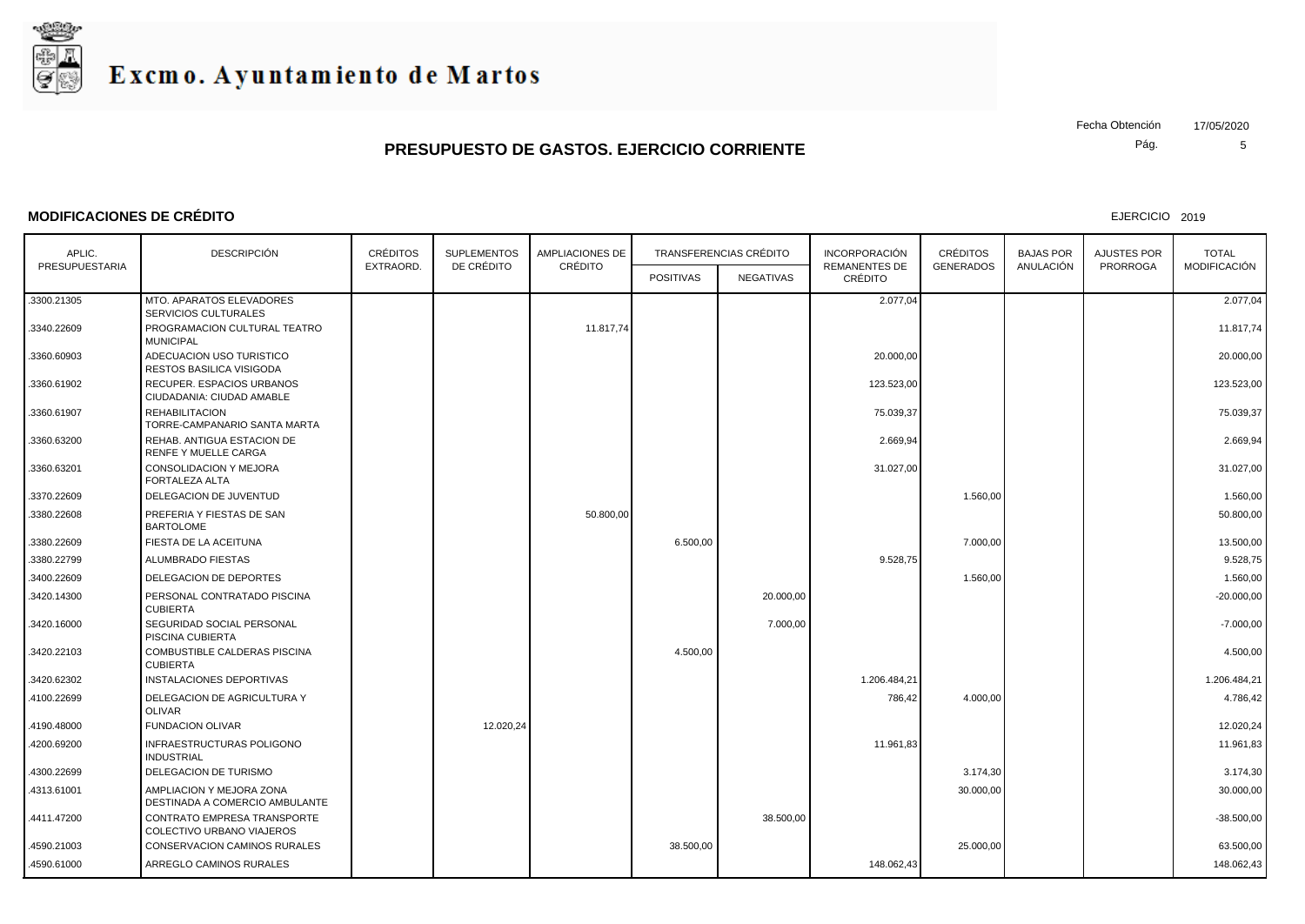

#### **MODIFICACIONES DE CRÉDITO**

EJERCICIO 2019

Pág. Fecha Obtención 17/05/2020

| APLIC.<br>PRESUPUESTARIA | <b>DESCRIPCIÓN</b>                                                        | <b>CRÉDITOS</b><br>EXTRAORD. | <b>SUPLEMENTOS</b><br>DE CRÉDITO | <b>AMPLIACIONES DE</b><br>CRÉDITO |                  | <b>TRANSFERENCIAS CRÉDITO</b> | <b>INCORPORACIÓN</b><br><b>REMANENTES DE</b> | <b>CRÉDITOS</b><br><b>GENERADOS</b> | <b>BAJAS POR</b><br>ANULACIÓN | AJUSTES POR<br><b>PRORROGA</b> | <b>TOTAL</b><br>MODIFICACIÓN |
|--------------------------|---------------------------------------------------------------------------|------------------------------|----------------------------------|-----------------------------------|------------------|-------------------------------|----------------------------------------------|-------------------------------------|-------------------------------|--------------------------------|------------------------------|
|                          |                                                                           |                              |                                  |                                   | <b>POSITIVAS</b> | <b>NEGATIVAS</b>              | CRÉDITO                                      |                                     |                               |                                |                              |
| 4590.61904               | PLAN PROVINCIAL COOPERACION                                               |                              |                                  |                                   |                  |                               | 155.114,17                                   |                                     |                               |                                | 155.114.17                   |
| 4590.61905               | OBRAS P.F.E.A.                                                            |                              |                                  |                                   |                  |                               | 411.166,36                                   | 14.800,47                           |                               |                                | 425.966,83                   |
| 4590.61908               | MEJORA INFRAESTRUCTURA ANEJOS                                             |                              |                                  |                                   |                  |                               | 25.000,00                                    |                                     |                               |                                | 25.000,00                    |
| 4910.14300               | PERSONAL CONTRATADO PROGRAMA<br>CENTROS RURALES ACCESO<br><b>PUBLICO</b>  |                              |                                  |                                   | 1.370,00         |                               |                                              |                                     |                               |                                | 1.370,00                     |
| 4910.16000               | SEG. SOCIAL PERSONAL PROGRAMA<br>CENTROS RURALES ACCESO<br><b>PUBLICO</b> |                              |                                  |                                   | 75,00            |                               |                                              |                                     |                               |                                | 75,00                        |
| .9120.10001              | RETRIBUCIONES 1ª TENIENTE DE<br><b>ALCALDE</b>                            |                              |                                  |                                   |                  | 1.402,75                      |                                              |                                     |                               |                                | $-1.402,75$                  |
| .9120.10002              | RETRIBUCIONES 2º TENIENTE DE<br><b>ALCALDE</b>                            |                              |                                  |                                   |                  | 1.450,00                      |                                              |                                     |                               |                                | $-1.450,00$                  |
| .9120.10004              | RETRIBUCIONES 4º TENIENTE DE<br><b>ALCALDE</b>                            |                              |                                  |                                   |                  | 1.350,00                      |                                              |                                     |                               |                                | $-1.350,00$                  |
| .9120.11000              | RETRIB. BASICAS PERSONAL<br>EVENTUAL                                      |                              |                                  |                                   |                  | 1.900,00                      |                                              |                                     |                               |                                | $-1.900,00$                  |
| .9120.16000              | SEGURIDAD SOCIAL ORGANO DE<br><b>GOBIERNO</b>                             |                              |                                  |                                   |                  | 2.550,00                      |                                              |                                     |                               |                                | $-2.550,00$                  |
| .9120.22699              | ACTOS 40° ANIVERSARIO<br>AYUNTAMIENTOS DEMOCRATICOS                       |                              |                                  |                                   | 3.000,00         |                               |                                              |                                     |                               |                                | 3.000,00                     |
| .9120.23300              | INDEMNIZACIONES ASISTENCIA<br>ORGANOS COLEGIADOS                          |                              |                                  |                                   | 3.000,00         |                               |                                              |                                     |                               |                                | 3.000,00                     |
| .9120.48000              | ASIGNACION GRUPOS POLITICOS                                               |                              |                                  |                                   | 652,75           |                               |                                              |                                     |                               |                                | 652,75                       |
| .9200.12700              | CONTRIB. PLAN PENSIONES<br>PERSONAL FUNCIONARIO SERV.<br>GRAL.            |                              |                                  |                                   | 5.065,32         |                               |                                              |                                     |                               |                                | 5.065,32                     |
| .9200.13700              | CONTRIB. PLAN PENSIONES<br>PERSONAL LABORAL SERV. GRAL.                   |                              |                                  |                                   | 9.741,00         |                               |                                              |                                     |                               |                                | 9.741,00                     |
| .9200.14300              | PERSONAL CONTRATADO SERVICIOS<br><b>GENERALES</b>                         |                              |                                  |                                   | 411.673,00       |                               | 147,86                                       | 5.605,44                            |                               |                                | 417.426,30                   |
| .9200.14302              | PERSONAL ESTRATEGIAS<br>DESARROLLO URBANO                                 |                              |                                  |                                   | 1.050,00         |                               |                                              |                                     |                               |                                | 1.050,00                     |
| .9200.16000              | SEGURIDAD SOCIAL PERSONAL<br>ESTRATEGIAS DESARROLLO URBANO                |                              |                                  |                                   | 1.100,00         |                               |                                              |                                     |                               |                                | 1.100,00                     |
| .9200.16001              | SEGURIDAD SOCIAL PERSONAL<br><b>SERVICIOS GENERALES</b>                   |                              |                                  |                                   | 85.000,00        |                               |                                              | 1.997,20                            |                               |                                | 86.997,20                    |
| .9200.16200              | FORMACION PERSONAL FUNCIONARIO<br><b>Y LABORAL</b>                        |                              |                                  |                                   |                  |                               | 0,07                                         |                                     |                               |                                | 0,07                         |
|                          |                                                                           |                              |                                  |                                   |                  |                               |                                              |                                     |                               |                                |                              |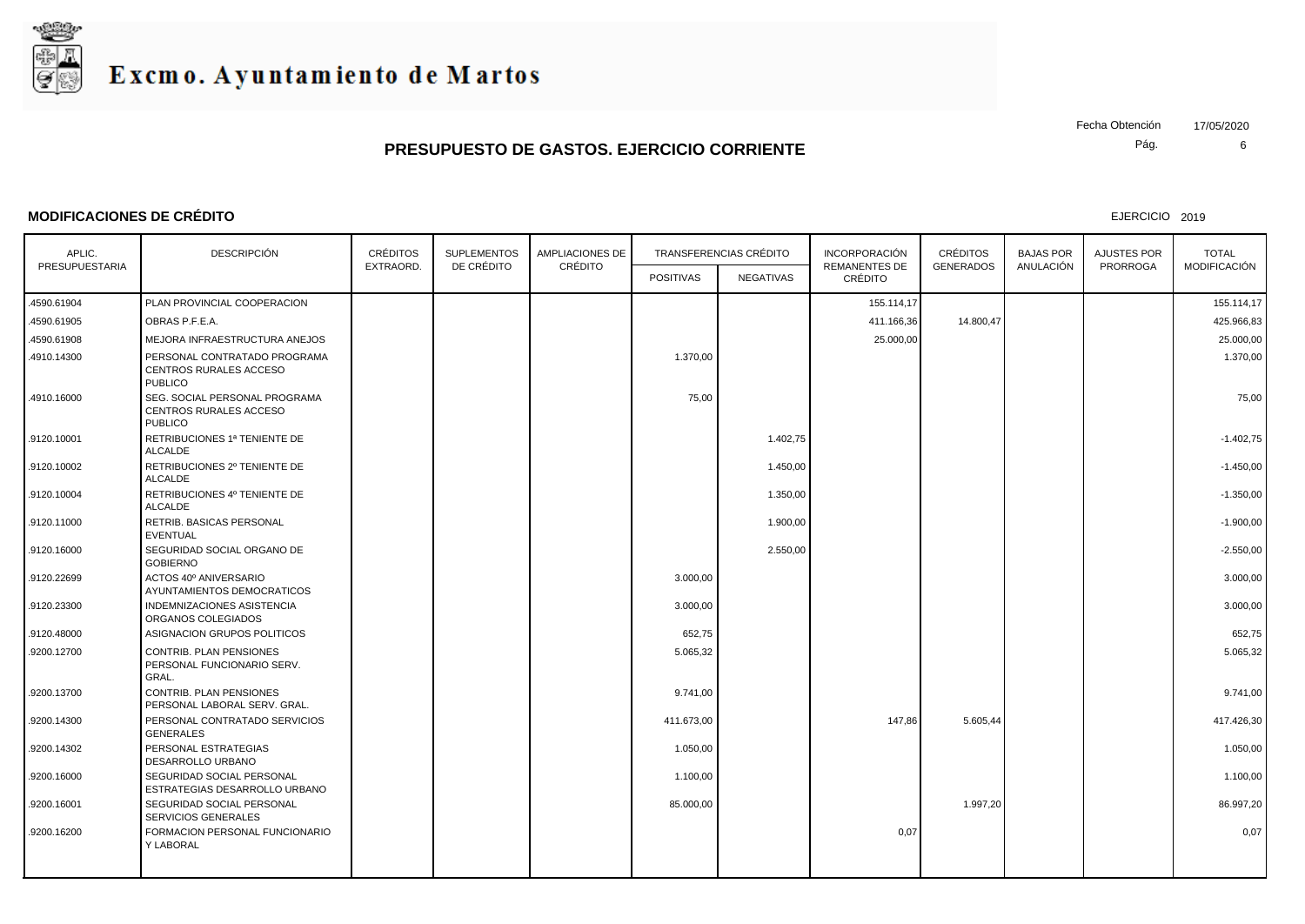

#### **MODIFICACIONES DE CRÉDITO**

EJERCICIO 2019

Pág.

| APLIC.         | <b>DESCRIPCIÓN</b>                                                 | <b>CRÉDITOS</b> | <b>SUPLEMENTOS</b><br>DE CRÉDITO | <b>AMPLIACIONES DE</b><br>CRÉDITO |                  | <b>TRANSFERENCIAS CRÉDITO</b> | <b>INCORPORACIÓN</b>            | <b>CRÉDITOS</b>  | <b>BAJAS POR</b> | AJUSTES POR     | <b>TOTAL</b>        |
|----------------|--------------------------------------------------------------------|-----------------|----------------------------------|-----------------------------------|------------------|-------------------------------|---------------------------------|------------------|------------------|-----------------|---------------------|
| PRESUPUESTARIA |                                                                    | EXTRAORD.       |                                  |                                   | <b>POSITIVAS</b> | <b>NEGATIVAS</b>              | <b>REMANENTES DE</b><br>CRÉDITO | <b>GENERADOS</b> | ANULACIÓN        | <b>PRORROGA</b> | <b>MODIFICACIÓN</b> |
| .9200.20800    | ARRENDAMIENTO EQUIPOS<br><b>REPROGRAFIA</b>                        |                 |                                  |                                   |                  | 3.000,00                      |                                 |                  |                  |                 | $-3.000,00$         |
| .9200.21400    | <b>MANTENIMIENTO VEHICULOS</b>                                     |                 |                                  |                                   | 10.000.00        |                               |                                 |                  |                  |                 | 10.000,00           |
| .9200.21600    | MANTENIMIENTO EQUIPAMIENTO<br>PROCESOS INFORMACION                 |                 |                                  |                                   | 1.213,00         |                               | 4.232,52                        |                  |                  |                 | 5.445,52            |
| .9200.22000    | MATERIAL OFICINA NO<br><b>INVENTARIABLE</b>                        |                 |                                  |                                   | 3.000,00         |                               |                                 |                  |                  |                 | 3.000,00            |
| .9200.22104    | VESTUARIO PERSONAL LABORAL                                         |                 |                                  |                                   |                  |                               | 46,53                           |                  |                  |                 | 46,53               |
| .9200.22110    | PRODUCTOS LIMPIEZA EDIF. MPLES.                                    |                 |                                  |                                   | 3.000,00         |                               |                                 |                  |                  |                 | 3.000,00            |
| .9200.22199    | <b>GASTOS CORRIENTES DIVERSOS</b><br>ESTRATEGIAS DESARROLLO URBANO |                 |                                  |                                   |                  |                               | 574.909.13                      |                  |                  |                 | 574.909.13          |
| .9200.22200    | SERVICIOS TELECOMUNICACIONES                                       |                 |                                  |                                   |                  |                               | 2.419,72                        |                  |                  |                 | 2.419,72            |
| .9200.22604    | <b>GASTOS SERVICIOS</b><br>JURIDICOS, NOTAR. Y REGIST.             |                 |                                  |                                   | 10.000,00        |                               | 27.864,35                       |                  |                  |                 | 37.864,35           |
| .9200.22706    | <b>CONTRATOS PRESTACION SERVICIOS</b>                              |                 |                                  |                                   | 10.000,00        |                               | 7.883,50                        |                  |                  |                 | 17.883,50           |
| .9200.62202    | CONSTRUCCION NAVE ALMACEN<br><b>MUNICIPAL</b>                      |                 |                                  |                                   |                  |                               | 350.000,00                      |                  |                  |                 | 350.000,00          |
| .9200.62301    | <b>CLIMATIZACION EDIFICIOS</b><br><b>MUNICIPALES</b>               |                 |                                  |                                   |                  |                               | 6.183,18                        |                  |                  |                 | 6.183,18            |
| .9200.62303    | CENTROS TRANSFORMACION E<br>INSTALACIONES ELECTRICAS               |                 |                                  |                                   |                  |                               | 20.730,29                       |                  |                  |                 | 20.730,29           |
| .9200.62500    | <b>MOBILIARIO Y ENSERES</b>                                        |                 |                                  |                                   |                  |                               | 8.082,32                        |                  |                  |                 | 8.082,32            |
| .9200.62600    | <b>EQUIPO INFORMATICO</b>                                          |                 |                                  |                                   |                  |                               | 13.902,88                       |                  |                  |                 | 13.902,88           |
| .9200.62700    | <b>INVERSIONES ESTRATEGIAS</b><br>DESARROLLO URBANO SOSTENIBLE     |                 |                                  |                                   |                  |                               | 2.989.901,63                    |                  |                  |                 | 2.989.901,63        |
| .9200.63200    | REHABILITACION EDIFICIOS<br><b>MUNICIPALES</b>                     |                 |                                  |                                   |                  |                               | 367.662,26                      |                  |                  |                 | 367.662,26          |
| .9200.63204    | REHABILITACION EDIFICIO<br>AYUNTAMIENTO                            |                 |                                  |                                   |                  |                               | 8.712,80                        |                  |                  |                 | 8.712,80            |
| .9200.64100    | PROGRAMAS INFORMATICOS                                             |                 |                                  |                                   |                  |                               | 12.914,65                       |                  |                  |                 | 12.914,65           |
| .9201.13700    | <b>CONTRIB. PLAN PENSIONES</b><br>PERSONAL LABORAL SER. LIMPIEZA   |                 |                                  |                                   | 1.558.56         |                               |                                 |                  |                  |                 | 1.558.56            |
| .9240.22699    | DELEGACION DE PARTICIPACION<br>CIUDADANA                           |                 |                                  |                                   | 3.000,00         |                               |                                 |                  |                  |                 | 3.000,00            |
| .9240.48000    | SUBVENCIONES PARTICIPACION<br>CIUDADANA                            |                 |                                  |                                   |                  | 4.213,00                      |                                 |                  |                  |                 | $-4.213,00$         |
| .9310.12000    | R. BASICAS GRUPO A1 SERVICIOS<br><b>FINANCIEROS</b>                |                 |                                  |                                   |                  | 12.600,00                     |                                 |                  |                  |                 | $-12.600,00$        |

Fecha Obtención 17/05/2020